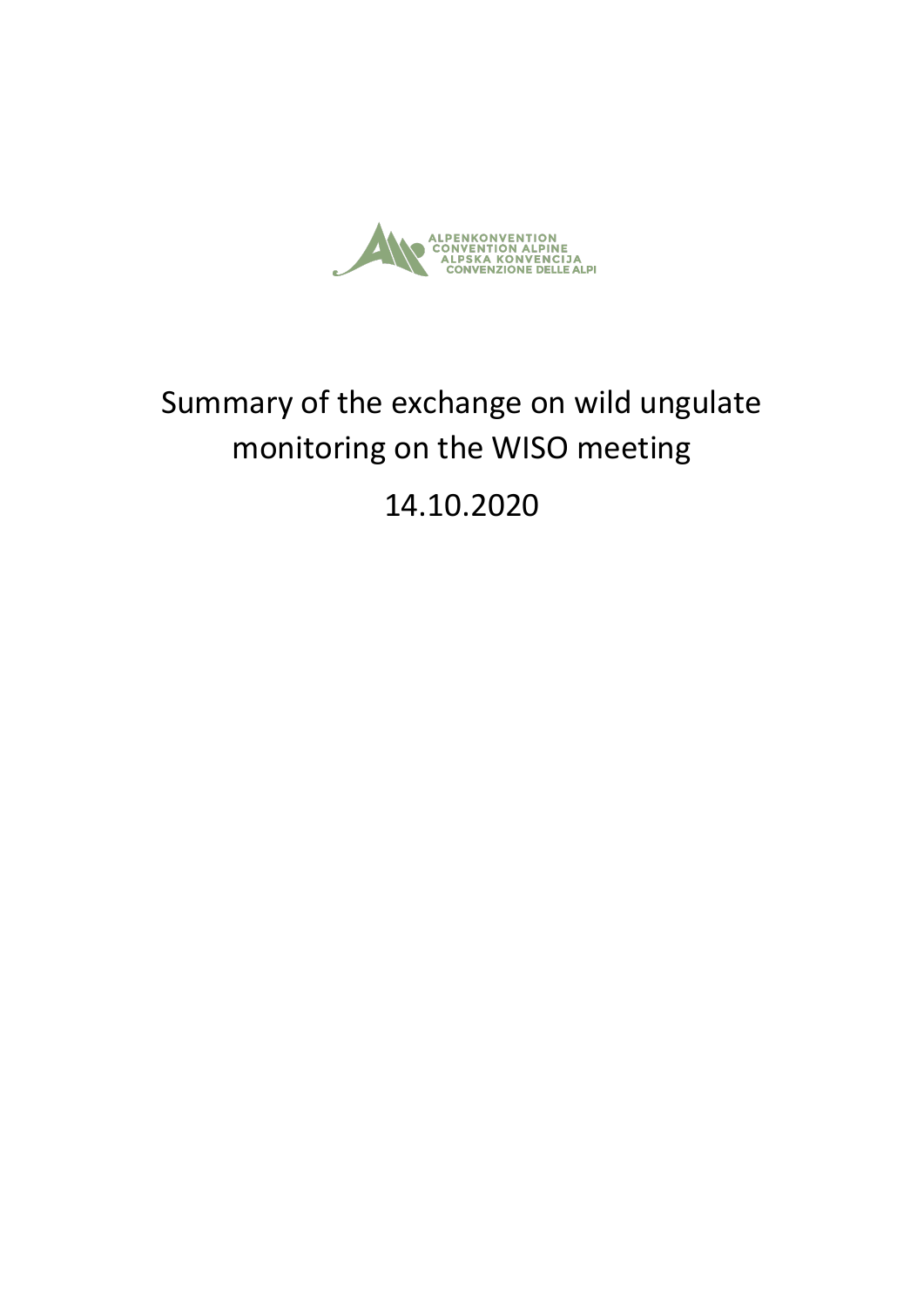#### **INTRODUCTION**

On the second WISO meeting, which was held online on 13<sup>th</sup> and 14<sup>th</sup> of October 2020, the second day was dedicated to the discussion about wild ungulates. Members of the WISO platform or invited experts from the member states presented wild ungulate management with the emphasis on monitoring methods. During and after the presentations, a debate developed within which we discussed on which aspects of wild ungulate management the WISO platform should focus in the future mandates. Following the discussion, we prepared this short overview of the key indicators which are followed in ungulate management by the member states of the Alpine convention.

#### PRESENTERS on the meeting

Presenters: France - Mr. Eric Marboutin, Italy - Mr. Piero Genovesi, Liechtenstein – Mr. Olivier Nagele, Germany Ms. Wibke Peters, Austria - Mr. Georg Rauer, Slovenia - Mr. Matija Stergar.

Short summary prepared by Rok Černe, Matija Stergar and Gregor Simčič.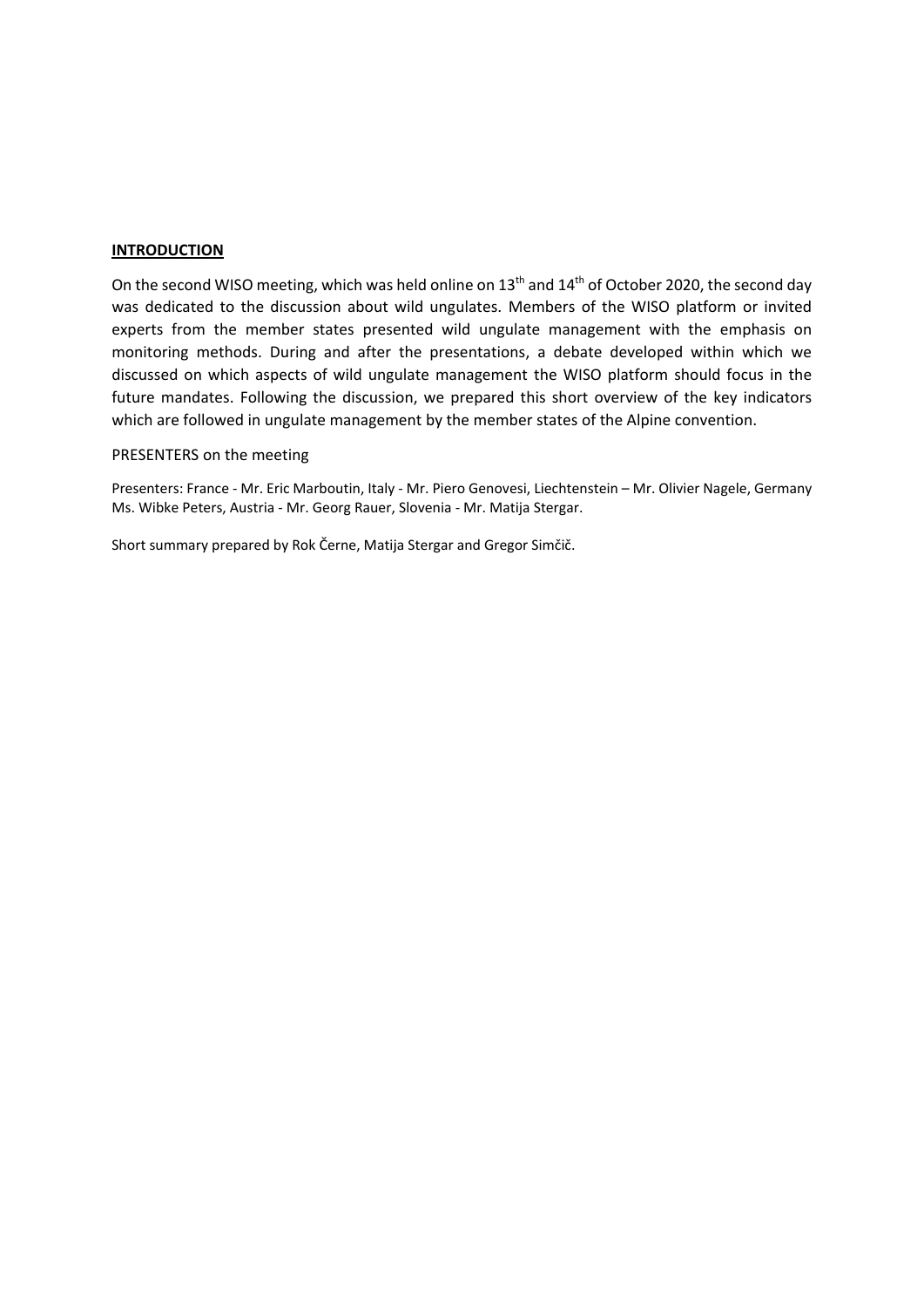# **MONITORED INDICATORS IN WILDLIFE MANAGEMENT IN THE MEMBER STATES**

Although WISO member states differ in their hunting and wildlife management systems, they all rely on monitoring and apply different monitoring indicators when managing wild ungulates. Regardless of socio-political environment of individual state/region, those indicators are based on scientific (ecological) background and are thus suitable subject for experience exchange between WISO member states.

At the meeting each member state presented the monitored indicators which are summarized in the tables below.

#### **SLOVENIA**

| <b>INDICATORS</b>                |
|----------------------------------|
| ALL UNGULATE SPECIES             |
| Body mass                        |
| Antler mass                      |
| Hunting statistics               |
| <b>Health status</b>             |
| Damages in agriculture           |
| Browsing and debarking intensity |
| <b>CHAMOIS, IBEX</b>             |
| <b>Observation census</b>        |

# **FRANCE**

| <b>INDICATORS</b>                        |
|------------------------------------------|
| ALL UNGULATE SPECIES                     |
| Hunting statistics                       |
| Changes in performance of individuals    |
| (body mass, breeding effiency, survival) |
| Browsing and debarking intensity         |
| <b>Transects census</b>                  |

#### **AUSTRIA**

| <b>INDICATORS</b>                              |
|------------------------------------------------|
| ALL UNGULATE SPECIES                           |
| Hunting statistics                             |
| Browsing and debarking intensity               |
| Pellet counts*                                 |
| Track counts*                                  |
| IR photography by helicopter (military areas)* |
| *locally                                       |

## **LICHTENSTEIN**

| <b>INDICATORS</b>    |
|----------------------|
| ALL UNGULATE SPECIES |
| Hunting statistics   |
| RED DEER             |
|                      |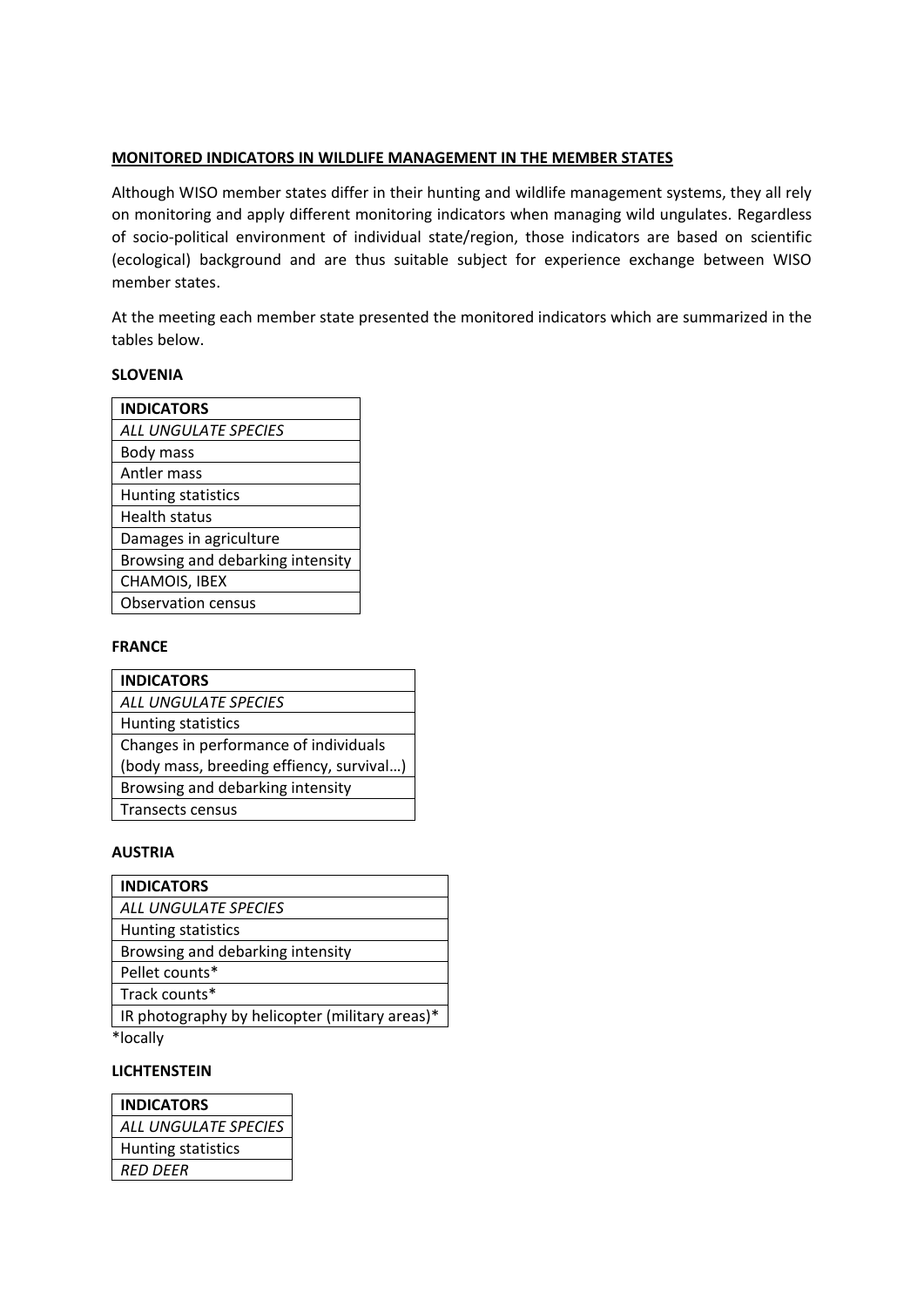| <b>Headlight census</b>   |
|---------------------------|
| CHAMOIS, IBEX             |
| <b>Observation census</b> |

# **ITALY**

| INDICATORS                |
|---------------------------|
| ALL UNGULATE SPECIES      |
| <b>Hunting statistics</b> |
| <b>RED DEER</b>           |
| Vantage point census      |
| <b>Transect census</b>    |
| Spotlight census          |
| ROE DEER                  |
| Vantage point census      |
| CHAMOIS                   |
| <b>Block count census</b> |
| <b>IBEX</b>               |
| <b>Observation census</b> |

# **GERMANY**

| <b>INDICATORS</b>                |
|----------------------------------|
| ALL UNGULATE SPECIES             |
| Hunting statistics               |
| Browsing and debarking intensity |
| indicators of ecological change  |
| Count on feeding stations        |
| Observation census               |
| RED DEER                         |
| Spotlight census (project based) |
| Pellet count (project based)     |
| Camera trapping (project based)  |
|                                  |